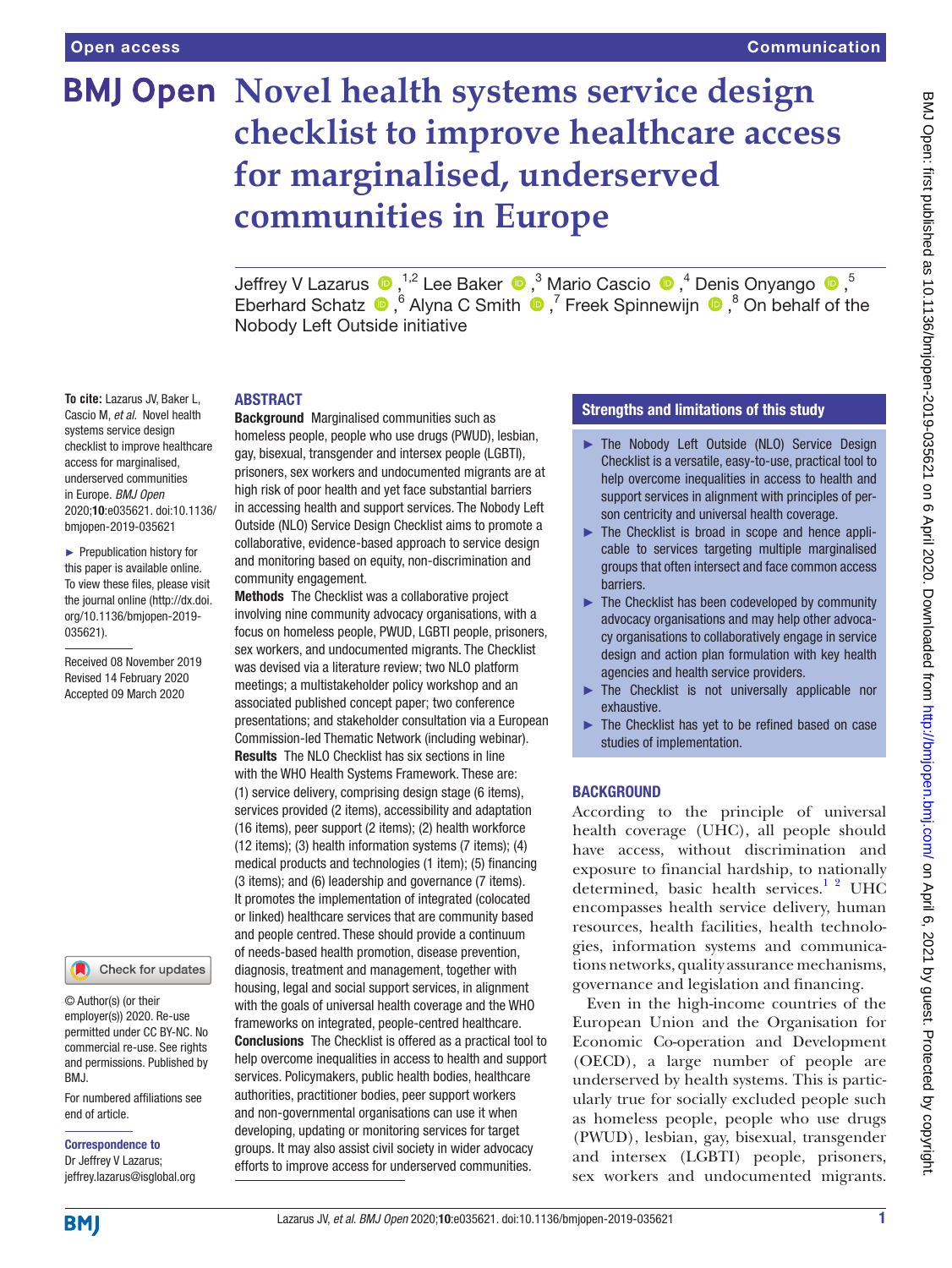These communities are at a significantly higher risk of poor health than the general population, owing to high levels of stress and precarious living conditions that can increase their vulnerability to certain infectious diseases, such as HIV and viral hepatitis, mental health conditions, maternal health problems, poor dental health and violence-related trauma. $3-8$  In high-income countries, most chronic non-communicable diseases are substantially more common and have worse outcomes in marginalised groups, as compared with the general population. $3-5$ 

Despite their risks of poor health, these marginalised communities face substantial challenges in accessing health and support services owing to a complex interplay of educational, cultural, organisational, administrative, economic and legal barriers, together with widespread stigma and institutional discrimination. $6-11$  Their general exclusion from healthcare planning and monitoring processes results in a misalignment between service design and the needs of target groups and contributes to poor health outcomes. An emergent approach termed 'inclusion health' aims to address such extreme health and social inequities.<sup>[12](#page-8-3)</sup>

The Nobody Left Outside (NLO) platform is a European coalition of organisations representing marginalised, underserved communities. To address the complexity of the challenges they face in accessing services, NLO partners have worked to create a framework for the delivery of care in a way that addresses many of the overlapping needs of these communities. Designated as a 2019 Thematic Network under the Health Policy Platform of the European Commission ([https://webgate.ec.europa.](https://webgate.ec.europa.eu/hpf/) [eu/hpf/\)](https://webgate.ec.europa.eu/hpf/), the NLO coalition published a Joint Statement on priority measures to improve access to health and support services for marginalised populations in October  $2019<sup>13</sup>$  People from the target community should be involved in service design, or redesign, to help ensure that it addresses relevant barriers to access. Accordingly, the NLO Service Design Checklist aims to promote a collaborative and evidence-based approach to service design and monitoring. It is intended to help service providers, monitoring and evaluation experts, policymakers and target communities (eg, civil society organisations and patient groups) to design and deliver health and support services that are accessible to underserved, marginalised people. Here, we describe the NLO Service Design Checklist, a novel tool to help key stakeholders tailor health services to marginalised communities.

### **METHODS**

The Checklist was a collaborative project involving representatives of the following advocacy organisations working together as the NLO initiative: Africa Advocacy Foundation (AAF), Correlation European Harm Reduction Network, European AIDS Treatment Group (EATG), European Federation of National Organisations Working with the Homeless (FEANTSA), European Association for the Study of the Liver (EASL), Hepatitis C Trust,

BMJ Open: first published as 10.1136/bmjopen-2019-035621 on 6 April 2020. Downloaded from http://bmjopen.bmj.com/ on April 6, 2021 by guest. Protected by copyright BMJ Open: first published as 10.1136/bmjopen-2019-035621 on 6 April 2020. Downloaded from <http://bmjopen.bmj.com/> on April 6, 2021 by guest. Protected by copyright.

International Committee on the Rights of Sex Workers in Europe, International Lesbian, Gay, Bisexual, Trans and Intersex Association Europe (ILGA Europe) and the Platform for International Cooperation on Undocumented Migrants, together with the Barcelona Institute for Global Health. Representatives of each organisation were involved during the conception, development, revision and final approval of the Checklist.

The Checklist was developed with particular reference to the following communities: homeless people, PWUD, LGBTI people, prisoners, sex workers and undocumented migrants, although its utility is not intended to be limited to these groups.

The Checklist was devised via the following steps: a literature search (via PubMed and other online sources) regarding disease burden, barriers to accessing care, guidelines for interventions and system design and delivery; a published concept paper $14$ ; two NLO platform meetings (to define the Checklist concept, structure and items) followed by multiple revision cycles and an open multistakeholder policy workshop at the European Health Forum Gastein 2017. The draft Checklist was then subject to further open stakeholder consultation via the 2019 NLO European Commission-led Thematic Network (including a webinar<sup>[15](#page-8-6)</sup> and call for written feedback) and presentations at two conferences: an oral presentation at the International Conference on Integrated Care 2019<sup>[16](#page-8-7)</sup> and an e-poster at Lisbon Addictions 2019[.17](#page-8-8)

It is structured into six sections according to the WHO Health Systems Framework: service delivery, health workforce, health information systems, medical products and technologies, financing and leadership and governance [\(figure](#page-2-0) 1).<sup>18</sup> It also aligns broadly with the principles of the European Framework for Action on Integrated Health Services Delivery<sup>[19](#page-8-10)</sup> and other international recommendations.<sup>9</sup> <sup>12</sup> 20-24

The Checklist serves as a guide and is not necessarily exhaustive. It will be freely available online (at [www.nobo](www.nobodyleftoutside.eu)[dyleftoutside.eu](www.nobodyleftoutside.eu)) as an open-access resource, together with a document designed to assist its implementation by providing further explanation, guidance, evidence and links to further resources. Users will be invited to report their experience and to provide feedback to help inform future editions.

## **RESULTS**

# Service delivery

## Design stage

Marginalised groups are often described as 'hard to reach', whereas from their perspective, it is frequently the services that are hard to reach. Section A [\(table](#page-3-0) 1) aims to aid the design and delivery of easily accessible services that meet the needs of target communities. Specifically, it promotes the implementation of integrated (ie, co-located or linked) healthcare services that are people centred and which provide a continuum of relevant services, according to users' needs, as called for by  $WHO<sup>2</sup>$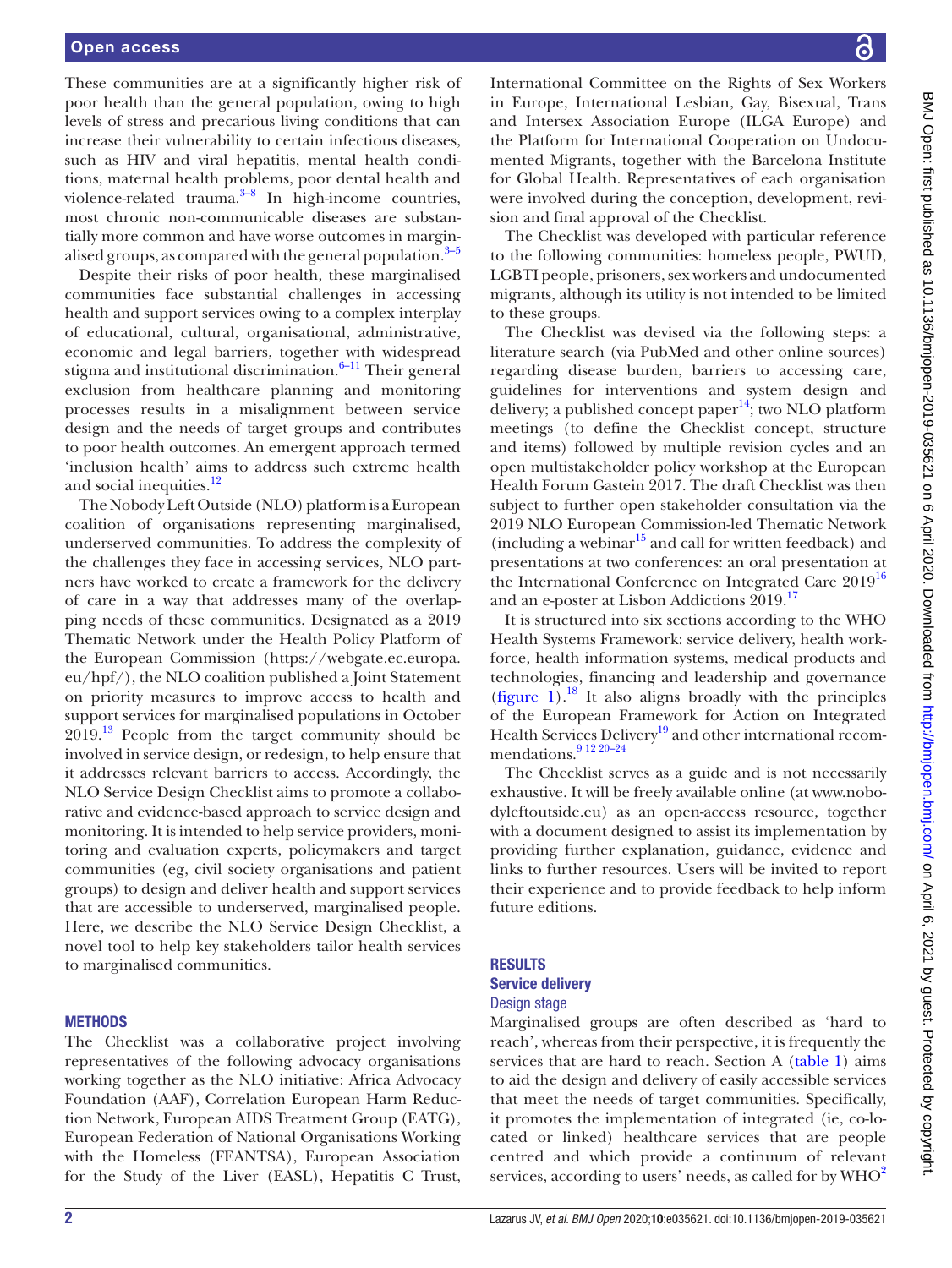

Figure 1 Schematic overview of Nobody Left Outside (NLO) service design checklist, based on the WHO Health Systems Framework.<sup>18</sup>

and the OECD. $^{25}$  It aligns with the principles of diseasespecific and population-specific, yet broadly applicable, guidance on service design and delivery by WHO and the United Nations (UN).<sup>919 26</sup>

Among key considerations, service design should be based on an up-to-date assessment of:

- The specific needs and size of target communities (checklist item A2).
- ► Existing access barriers, identified in consultation with the target community (A3) and healthcare staff  $(A4)$ .
- ► Latest evidence-based clinical practice guidelines or best practices (A5) and existing resources and skills within target communities (A6).

## Services provided

Services targeting marginalised groups should provide convenient and efficient access to the range of health and social services needed by users [\(box](#page-4-0) 1; A7). Integrated (ie, colocated or linked) services offer opportunities for multifaceted screening, care and support for health and social issues beyond the initial reason for contact, subject to individualised assessment (A8).

Harm reduction services [\(box](#page-4-0) 1) are a priority among many marginalised communities and are essential to achieve the UN Sustainable Development Goals (SDGs) and WHO targets relevant to HIV and viral hepatitis $^{22\;23}$ and yet are limited in most countries and settings, for example, prisons.<sup>[8](#page-8-15)</sup> Other health services of particular relevance include vaccination, sexual and reproductive health, mental health, dental care and maternal health. Many of these services correspond to indicators proposed by WHO to measure  $UHC<sup>2</sup>$  $UHC<sup>2</sup>$  $UHC<sup>2</sup>$  and among vulnerable communities are often subject to variations in access within Europe.

Access should also be provided to housing, which has an extremely important, yet widely neglected, impact on healthcare access and outcomes.  $5^{12\,27}$  Access to legal <span id="page-2-0"></span>services can often be critical also, for example, to undocumented migrants to help them understand their entitlement to care, to link them to the healthcare system where possible and to facilitate regularisation of their status.<sup>28</sup>

## Accessibility and adaptation

Services should be designed to be easy to access and use by target communities. Services targeting marginalised groups should be delivered primarily from communitybased centres located conveniently for users, supported by mobile outreach units where appropriate, rather than hospital-based clinics (item A9). $9^{12}$   $20$   $26$  Colocation of multiple services can further facilitate wider engagement and uptake. Target communities can play a key role in designing, delivering and assessing these services.

For example, PWUD—a population that is challenging to engage and retain in health services—often use and trust harm reduction services, particularly when staffed by peers (people with lived experience of challenges similar to those faced by the service user). $29$  Moreover, such services offer opportunities to provide wider healthcare, support and health education.<sup>2026</sup> Engagement in care for hepatitis C virus or HIV infection may in turn contribute to reducing risk behaviours and supporting harm reduction. The Checkpoint centres across Europe<sup>30</sup> and the 56 Dean Street clinic in London<sup>[31](#page-9-3)</sup> offer examples of good practice in community-based HIV services targeting key populations. Service models specifically targeting homeless people include integrated multiprofessional services within shelters or community-based outpatient clinics and mobile primary care outreach teams.<sup>3</sup>

Prisoners are another example of a group facing specific challenges in accessing healthcare. In particular, access to secondary care may be limited by the prioritisation of security measures over healthcare services, while primary care services in prisons are often not provided to the same quality as in the community. Prisons therefore represent an important opportunity for multifaceted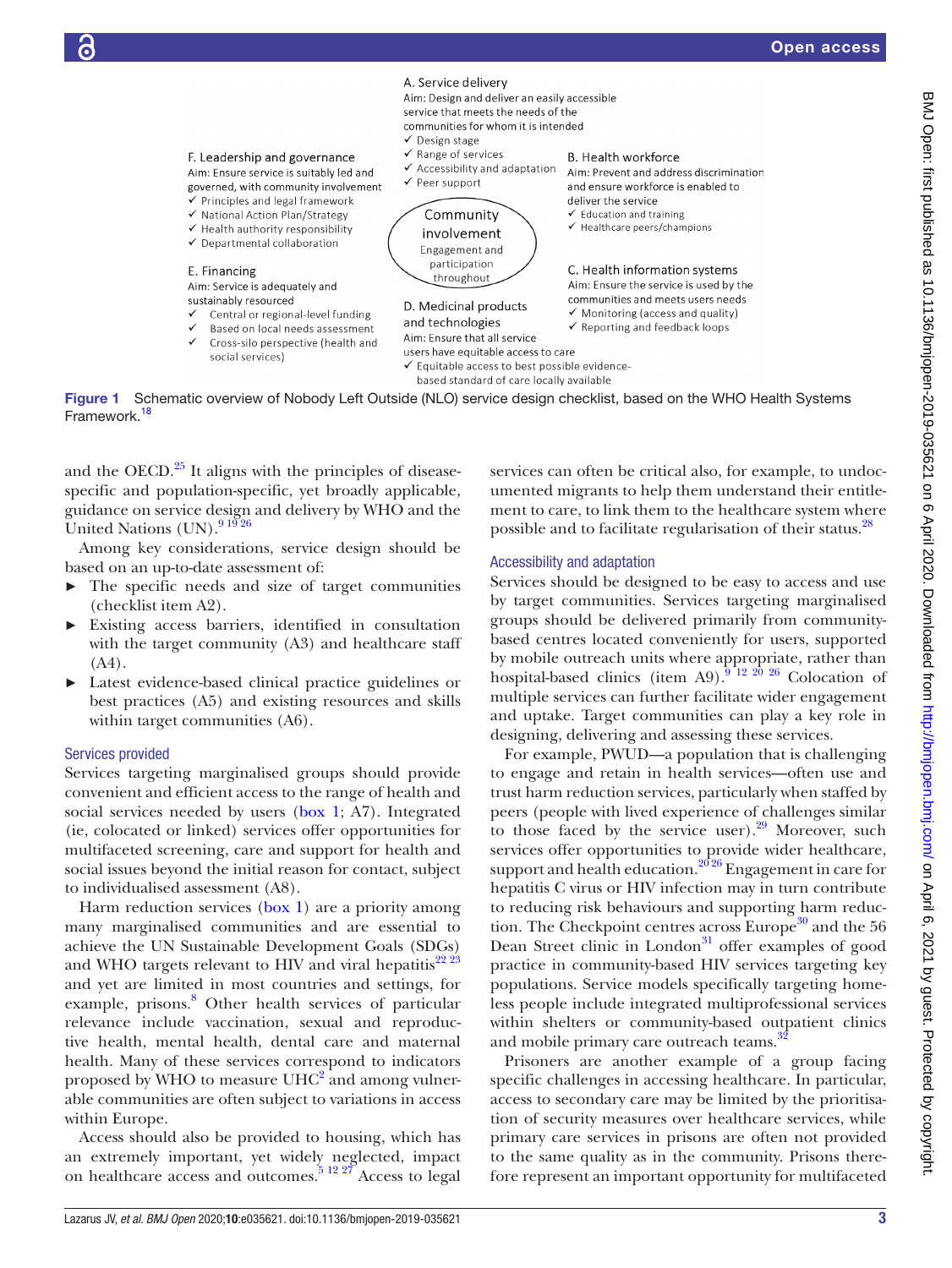<span id="page-3-0"></span>

| Table 1 Nobody Left Outside service design checklist: section A-service delivery                                                                                                                                                            |     |    |                           |
|---------------------------------------------------------------------------------------------------------------------------------------------------------------------------------------------------------------------------------------------|-----|----|---------------------------|
| A. Service delivery<br>Aim: design and deliver an easily accessible service that meets the needs of the communities                                                                                                                         |     |    |                           |
| for whom it is intended.<br>Relevance: providers √ y policymakers √                                                                                                                                                                         | Yes | No | Not relevant/<br>comments |
| <b>Design stage</b>                                                                                                                                                                                                                         |     |    |                           |
| A1. Were people from the target community involved in the design of the service?                                                                                                                                                            |     |    |                           |
| Has the design of the service taken into account the:                                                                                                                                                                                       |     |    |                           |
| A2. Health and social care needs of the community?                                                                                                                                                                                          |     |    |                           |
| A3. Existing barriers to service access for the community, identified by the community and/or<br>service users?                                                                                                                             |     |    |                           |
| A4. Existing barriers identified by healthcare staff in delivering services to the<br>community?                                                                                                                                            |     |    |                           |
| A5. Existing resources and skills within the community?                                                                                                                                                                                     |     |    |                           |
| A6. Relevant clinical practice guidelines and/or best practices?                                                                                                                                                                            |     |    |                           |
| <b>Services provided</b>                                                                                                                                                                                                                    |     |    |                           |
| A7. Does the service provide integrated access (colocated or linked) to the range of health services<br>(including testing, treatment, prevention and supportive care), social services and legal services<br>needed by the community?      |     |    |                           |
| A8. Are the physical and psychological needs of each service user systematically assessed on an<br>individualised basis and in an appropriate manner?                                                                                       |     |    |                           |
| <b>Accessibility and adaptation</b>                                                                                                                                                                                                         |     |    |                           |
| Is the service made easy to access and use by the community by:                                                                                                                                                                             |     |    |                           |
| A9. Providing community-based and/or mobile clinics?                                                                                                                                                                                        |     |    |                           |
| A10. Having convenient opening hours?                                                                                                                                                                                                       |     |    |                           |
| A11. Providing child-friendly waiting areas?                                                                                                                                                                                                |     |    |                           |
| A12. Providing physical accessibility for people with reduced mobility?                                                                                                                                                                     |     |    |                           |
| A13. Providing accessible sex-segregated or gender-segregated spaces and services that are safe<br>and accessible for trans, non-binary and intersex persons?                                                                               |     |    |                           |
| A14. Being provided on an anonymous or confidential basis?                                                                                                                                                                                  |     |    |                           |
| A15. Not requiring users to provide formal identification to access the service?                                                                                                                                                            |     |    |                           |
| A16. Being free-of-charge to users?                                                                                                                                                                                                         |     |    |                           |
| A17. Providing user-friendly information in plain language on the available health,<br>social and legal services and users' rights to access these, translated into relevant languages and<br>sufficient for them to make informed choices? |     |    |                           |
| A18. Being suitably tailored to be sensitive to users' sexuality, ethnicity, migration status, culture,<br>faith, gender, housing status and lifestyle?                                                                                     |     |    |                           |
| A19. Allowing users the option to choose which gender of staff member they see?                                                                                                                                                             |     |    |                           |
| A20. Providing trained interpreters for relevant languages during consultations?                                                                                                                                                            |     |    |                           |
| A21. Offering users assistance with completing forms or other documents?                                                                                                                                                                    |     |    |                           |
| A22. Being promoted and signposted effectively within the community?                                                                                                                                                                        |     |    |                           |
| A23. Providing incentives (eg, financial) for users to use the service?                                                                                                                                                                     |     |    |                           |
| A24. Using digital tools with evidence of benefit to help link people to care?                                                                                                                                                              |     |    |                           |
| Peer support                                                                                                                                                                                                                                |     |    |                           |
| A25. Does the service use peer care and support by community members?                                                                                                                                                                       |     |    |                           |
| A26. Are peer support workers adequately compensated for their services?                                                                                                                                                                    |     |    |                           |

public health interventions, for example, voluntary testing and care for sexually transmitted infections and blood-borne viruses $^{20\,22\,23}$  and inter alia care for dental and mental health issues.

Checklist items A10–24 [\(table](#page-3-0) 1) offer various additional practical considerations to improve accessibility

to target groups, including free-of-charge access, confidentiality or anonymity, convenient opening hours and measures to support informed decision making by users. Methods to further promote and monitor service engagement and adherence include sign-posting within target communities (item A22) and peer support work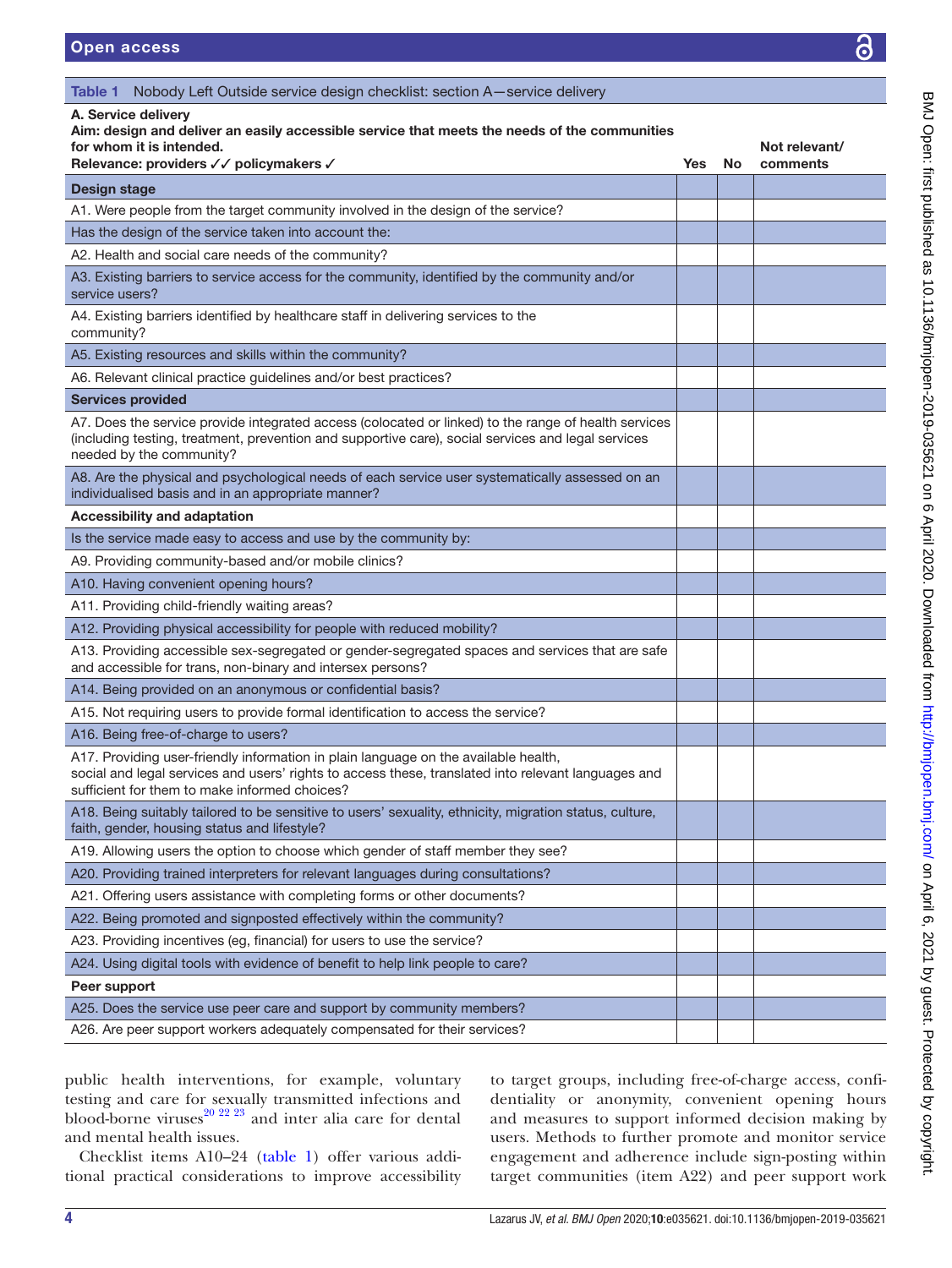Box 1 Range of services that may be required by people from marginalised, underserved communities targeted by the Nobody Left Outside Service Design Checklist

## <span id="page-4-0"></span>Harm reduction

- ► Opioid substitution therapy.
- ► Needle and syringe exchange.
- Alcohol and substance abuse interventions.
- ► Infectious diseases testing (with appropriate counselling), linked to treatment services – including for HIV, hepatitis B and C virus and tuberculosis.
- ► Vaccination and other prevention approaches.
- ► Condom distribution.
- ► Wound care.

# Other health services

- ► Sexual and reproductive health services (including screening, diagnosis and treatment of sexually transmitted diseases and cervical cancer screening).
- ► Dental care.
- ► Maternity care services (including conception and pregnancy care).
- ► Mental health services.
- ► Health promotion education.

### Social and support services

- ► Housing or shelter support.
- ► Social and welfare services.
- Legal support services.

by community members (A25–26). Digital health tools, especially mobile phone apps, also show promise for this purpose (A24)[.33–35](#page-9-5) For example, the Refaid app [\(https://](https://refaid.com) [refaid.com](https://refaid.com)) shows migrants and refugees the location of nearby services. However, the evidence base supporting these interventions is limited at present, and care must be taken to ensure that their use does not contribute to widening health inequalities.

## Health workforce

Health and social care providers often lack up-to-date, evidence-based education and training to deal with the complex challenges faced by marginalised communities and may lack evidence-based guidance and support structures. Discrimination within healthcare settings towards marginalised groups can also be an important barrier to access and can compromise care. $36$  All staff members who serve such communities therefore require specific training on the health, social, economic and other relevant aspects necessary to enable them to effectively engage with and support service users [\(table](#page-5-0) 2; items B1–B12). Better training of staff in non-health provider settings (such as homeless shelters) in such matters could also lead to earlier and better referrals to the healthcare system.

### Health information systems

Accurate, relevant health information is required to support evidence-based policy and service design and to ensure that services reach and benefit target communities. Numerous evidence gaps exist with respect to the

effectiveness or cost-effectiveness of services for marginalised groups. Collecting data regarding the health of marginalised people can be difficult and national data collection systems are limited and heterogeneous between countries,  $67$  hampering international comparisons and benchmarking as well as national policymaking.

The Checklist items in this section ([table](#page-5-0) 2) aim to ensure that suitable systems are in place to capture service users' feedback and measure service quality and that people from target communities (including but not limited to community advocacy organisations) are involved in this process.

### Medical products and technologies

In 2017, 12 agencies of the UN called on member states to put in place guarantees against discrimination, as manifest when some individuals or groups are denied access to services that are otherwise available to others—a key barrier to the achievement of the  $SDGs.<sup>36</sup>$  For example, among PWUD and migrants in Europe, antiretroviral therapy for HIV is more likely to be delayed and to show worse outcomes as compared with people living with HIV not part of these groups.<sup>37</sup> 38</sup> Other examples include the limited, uneven implementation of testing and evidencebased standard-of-care treatment for hepatitis C virus infection among prisoners and PWUD<sup>39</sup> and to address the high levels of non-communicable diseases among homeless people.<sup>3</sup>

Service design should be based on the fundamental principle of equity, whereby all protocols, guidelines and policies should provide all service users with the same access to medical products and technologies as everyone else, subject to need and according to the best standard of care that is locally available (D1; [table](#page-5-0) 2).

### **Financing**

Generally, healthcare interventions targeting underserved populations have been chronically underfunded and treated as short-term and isolated projects. Items in this section [\(table](#page-6-0) 3) underscore that services should be adequately and sustainably financed based on an accurate, up-to-date local needs assessment (E1) over a suitable timeframe (E2), together with suitable impact assessment.

Many states depend on donor funding to deliver some services targeting underserved groups, such as national HIV, viral hepatitis and tuberculosis programmes. Where donors have withdrawn support, it is vital that governments maintain equitable service delivery through sustainable health financing systems to avoid detrimental effects on public health. $^{23}$   $^{24}$ 

Health services for marginalised populations can be funded in a variety of ways, including by municipal, regional, national, European Union and international funding sources. In some instances, health can be funded through structural funds, which in the past have traditionally been associated with infrastructure. This would allow for fundamental change rather than short-term projects.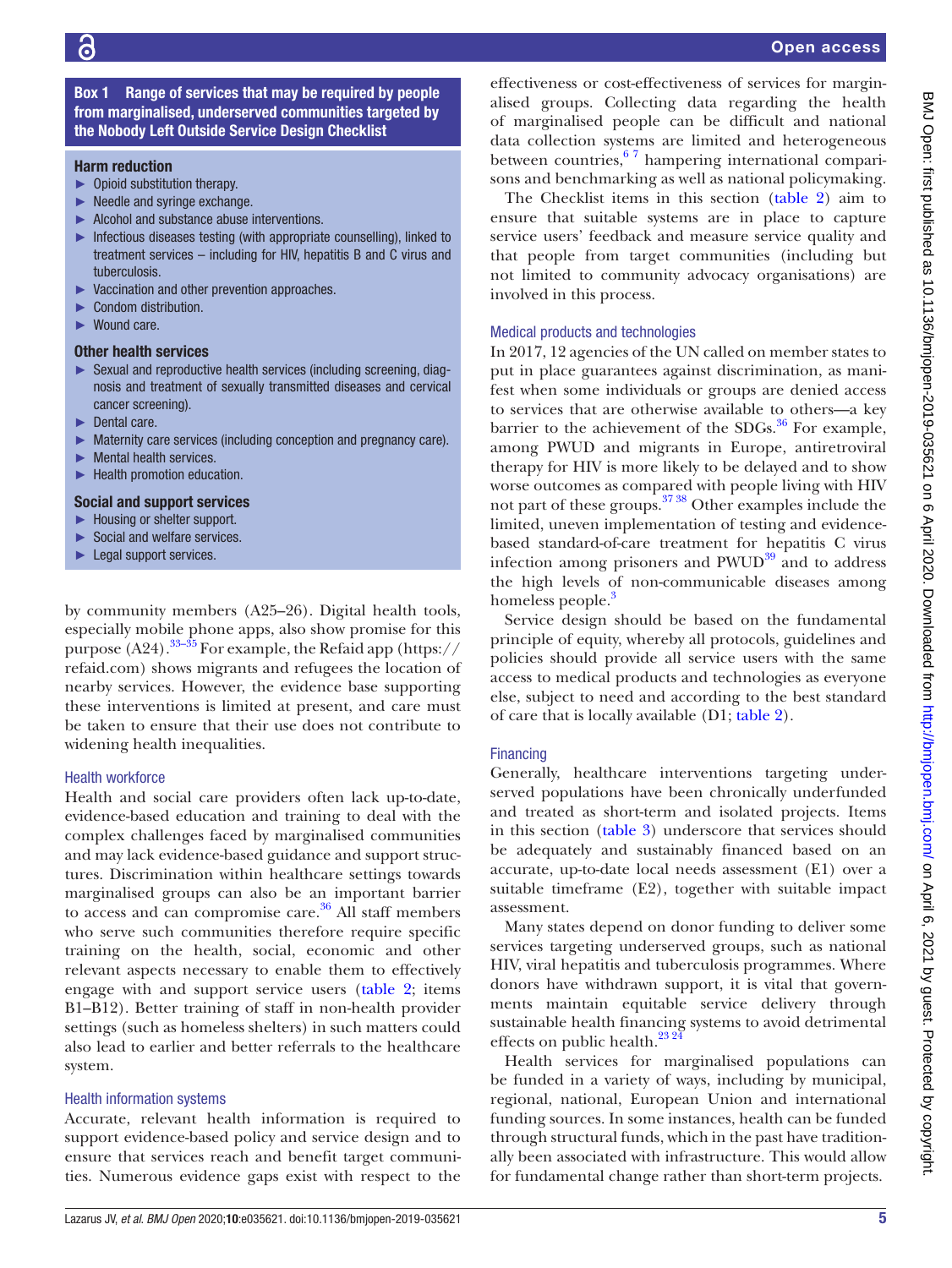service.

(medical products and technologies)

B. Health workforce Aim: prevent and address discrimination and ensure workforce is enabled to deliver the Relevance: providers ✓✓ policymakers ✓ Yes No Not relevant/ comments Do *all* staff members receive education and training on: B1. Health and social care needs and challenges among underserved communities? B2. Users' rights to health and social services, and principles of non-discriminatory equal access? B3. Sensitivity regarding relevant cultural, faith, gender and lifestyle matters among user communities? B4. Communication skills (including appropriate terminology)? B5. Stress management? B6. Conflict management? B7. Do healthcare staff receive suitable training to deliver the necessary services according to current evidence-based guidelines and best practices? B8. Is the training provided to healthcare staff accredited for continuing medical education? B9. Are peer support workers given suitable training to fulfil their roles? B10: Are healthcare staff and peer support workers given peer-to-peer support, supervision or psychological aid, if necessary? Do workforce training programmes include contributions from: B11. People from the target community? B12. Professional peers ('champions')? C. Health information systems Aim: check that the service is used by the community and meets users' needs. Relevance: providers ✓✓ policymakers ✓ Yes No Not relevant/ comments C1. Are people from the target community involved in how the service is assessed? Are suitable systems in place to monitor the: C2. Usage of the service by the communities? C3. Quality and impact of the service provided? C4. Is there a formal process to capture users' feedback on the service, including complaints? C5. Are feedback loops in place to ensure that monitoring and user feedback help to improve the C6. Are data gathered (with informed consent where appropriate and in a data protectioncompliant manner) for research and advocacy purposes? C7. Does the service apply quality standards? D. Medical products and technologies Aim: ensure that all service users have equitable access to care. Relevance: providers✓✓ policymakers ✓✓ Yes No Not relevant/ comments D1. Do care protocols, guidelines and policies provide all service users with equitable and barrierfree access to medical products and technologies according to the best possible, evidence-based standard of care that is locally available?

<span id="page-5-0"></span>Table 2 Nobody Left Outside Service Design Checklist: sections B (health workforce), C (health information systems) and D

The value of investment in community-based services for underserved, marginalised people should be considered from an intersectoral perspective, that is, taking into account the broader benefits of such services on public health objectives and social/welfare services (E3). Multifaceted community-based services can facilitate early diagnosis and interventions that can reduce healthcare costs associated with some key public health threats while improving outcomes. In particular, providing access to routine primary care services has the potential to reduce

the need for more expensive, unplanned emergency hospital care.

For example, harm reduction services to prevent blood-borne viruses are cost-effective.<sup>40</sup> In England, it is estimated that preventing only 1% of HIV cases annually would save £15–19million, while the annual costs of late HIV diagnosis are twice those of early diagnosis.<sup>[41](#page-9-10)</sup> Policies and investment into harm reduction can also deliver

service?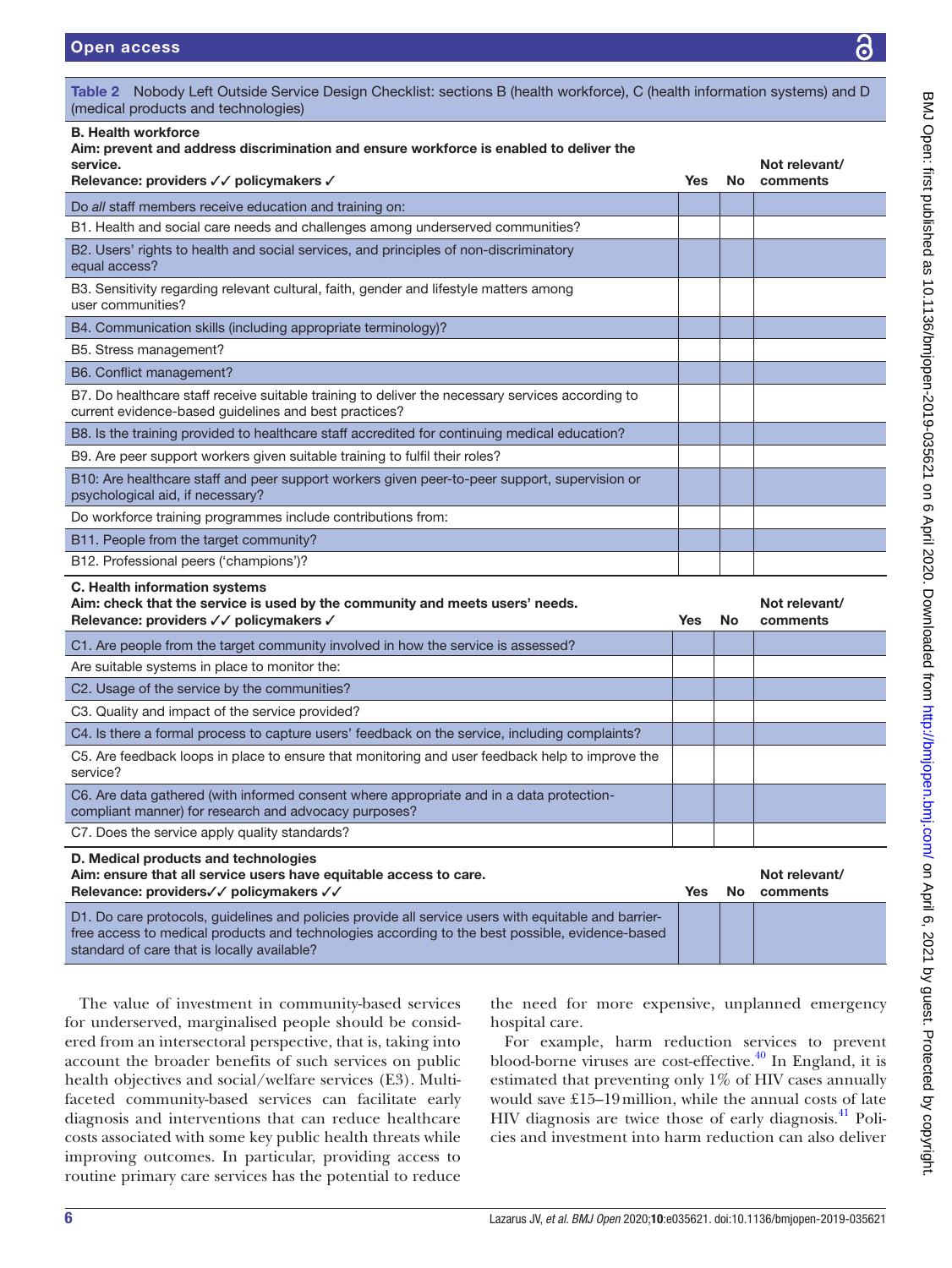<span id="page-6-0"></span>

| Table 3 Nobody Left Outside Service Design Checklist: sections E (financing) and F (leadership and governance)                                         |            |  |                              |  |
|--------------------------------------------------------------------------------------------------------------------------------------------------------|------------|--|------------------------------|--|
| E. Financing<br>Aim: ensure the service is adequately and sustainably resourced.<br>Relevance: providers √ policymakers √√                             | <b>Yes</b> |  | Not relevant/<br>No comments |  |
| E1. Are services adequately financed based on an accurate, up-to-date local needs assessment?                                                          |            |  |                              |  |
| E2. Is the service sustainably financed for a suitable timeframe?                                                                                      |            |  |                              |  |
| E3. Does service financing take an intersectoral perspective based on the needs of the community?                                                      |            |  |                              |  |
| F. Leadership and governance<br>Aim: ensure service is suitably led and governed, with community involvement.<br>Relevance: providers√ policymakers √√ | Yes.       |  | Not relevant/<br>No comments |  |
| F1. Are people from the target community involved in the leadership and governance of the service?                                                     |            |  |                              |  |
| F2. Does the service reflect international standards regarding human rights, equity, non-<br>discrimination and confidentiality?                       |            |  |                              |  |
| F3. Is there a supportive legal framework and policy environment?                                                                                      |            |  |                              |  |
| F4. Is there a National Action Plan regarding health and social care for the community, developed<br>with involvement of the community?                |            |  |                              |  |
| F5. Is the service operated under the Health authorities (rather than the interior or justice authorities)?                                            |            |  |                              |  |
| F6. Do health and social services authorities, and relevant government agencies, collaborate in the<br>delivery of the service?                        |            |  |                              |  |
| F7. Does the service have accountable, transparent leadership and governance?                                                                          |            |  |                              |  |

broader social benefits, such as lower levels of drugrelated crime and reduced pressure on criminal justice systems.

Evidence also clearly indicates that housing assistance for homeless people benefits health service utilisation, $2742$ although housing stability can cause an initial spike in healthcare use by allowing homeless people to properly connect with the health system. For example, housing interventions improve HIV care access and outcomes and can prevent new infections, supporting a role in primary prevention.[27](#page-9-11) Economic arguments also support the full provision of healthcare services for undocumented migrants, that is, in order to fulfil equity principles and health objectives and because timely provision of primary healthcare services is cost-saving over hospital care.<sup>6 43-45</sup>

## Leadership and governance

Governance to accelerate UHC involves transparent, inclusive and equitable decision-making processes that allow for the input of all stakeholders and which develop policies that perform effectively, reaching clear and measurable outcomes for all, building accountability and being fair.<sup>1</sup> The NLO Checklist ([table](#page-6-0) 3) is intended to promote the involvement of people from target communities and/or community advocacy organisations in the planning, delivery, leadership and governance of services (F1), in general alignment with recommendations. $67926$ Various strategies and tools can help empower commu-nity and patient populations towards this purpose.<sup>[9 26 29 46](#page-8-11)</sup>

High-level political attention is needed to ensure that the appropriate legal frameworks are in place to support healthcare access for all. The rights of all individuals to access to preventive healthcare and to benefit from medical treatment under national laws and practices are enshrined in the Charter of Fundamental Rights of

the European Union $47$  and other international instruments.[48 49](#page-9-13) Services should reflect international standards regarding human rights, equity, non-discrimination and confidentiality (F2). Inequities in healthcare access should be addressed as part of antidiscrimination and protective policies that foster a supportive legal framework and non-discriminatory policy environment (F3). A Joint UN statement has called for member states to review and repeal punitive laws proven to have negative health outcomes and that counter established public health evidence. $36$  Notably, in May 2019, the WHO adopted a 5-year global action plan aiming to achieve UHC and the highest attainable standard of health for refugees and migrants together with host populations,<sup>[50](#page-9-14)</sup> and G7 Health Ministers committed to improve healthcare access for all, including by strengthening primary healthcare.<sup>[51](#page-9-15)</sup>

National disease-specific action plans are important to the achievement of SDGs, and yet remain absent in many European Union countries, have important gaps or frequently lack community involvement. $39$  Such national action plans are also important to tackle the broader deficits in access in step with issues such as housing and other health determinants (F4).

Accountable, transparent leadership and governance is essential (F7). The call by the WHO Regional Office for Europe for enhanced national and local stewardship for implementation of the strategies and action plans on migrant health, $6$  and the recommendations by a Lancet Commission for robust accountability and monitoring in the field of migrant health<sup>[7](#page-8-19)</sup> also apply to those for other marginalised communities. Notably, the 2018 Global Harm Reduction International study highlighted poor transparency on harm reduction funding across Europe.<sup>[52](#page-9-16)</sup>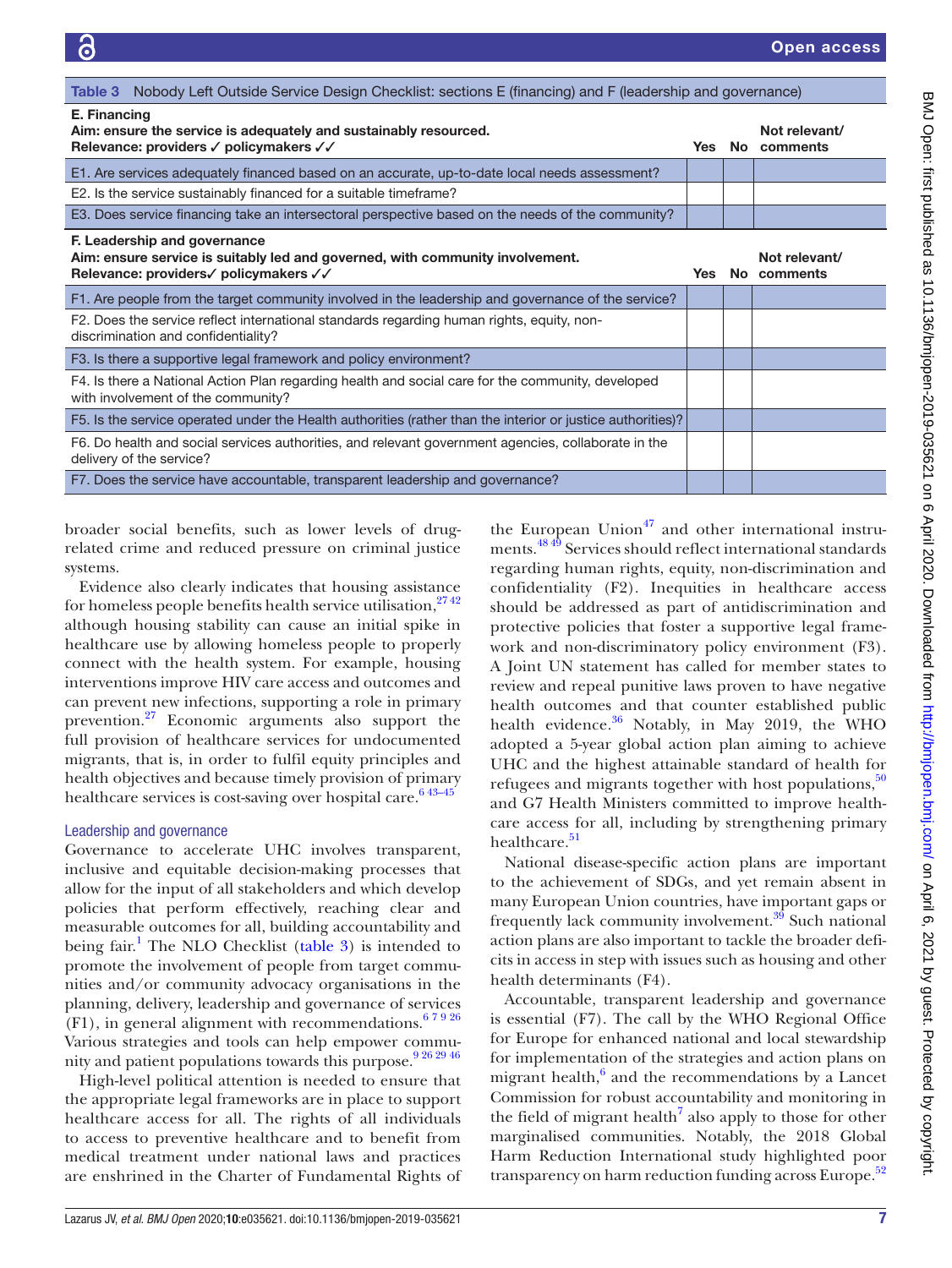## **DISCUSSION**

Some of the people in Europe most in need of healthcare are among the least likely to receive it—this may be considered an extreme example of Tudor Hart's Inverse Care Law. $53$  To fulfil their commitment to contribute to the health and well-being of all and to reach the SDGs, governments at all levels—national, regional and local working together with civil society partners should ensure that nobody is left outside of their health system. Inequalities in access are not inevitable and can be addressed by tailored, integrated service models. The NLO Service Design Checklist is offered as a practical tool to support this process based on the principles of equity, nondiscrimination and community engagement.

Checklists have been successfully applied for clinical purposes in various settings. Notably, the WHO Surgical Safety Checklist has been associated with reductions in surgical mortality. $54$  The scope of our Checklist includes direct considerations for service designers and frontline providers, together with wider aspects of policy, funding and governance. It shares many common aspects with the WHO Checklist for the framework for action on integrated health services, $19$  including needs assessment, provision of a broad, multidisciplinary service, empowerment of target communities (ie, providing people with the necessary education, skills and resources they need to take control of their own health and to play an active role in defining problems, decision making and actions to manage their health), workforce support, evidence generation on performance and clear accountability. Our Checklist focuses on certain marginalised communities, like the UNAIDs Checklist for community engagement in the implementation of guidelines on the sexual and reproductive rights of women living with  $HIV<sup>55</sup>$  $HIV<sup>55</sup>$  $HIV<sup>55</sup>$  and a Public Health England Checklist of questions for healthcare practitioners to consider when speaking to new migrant patients.<sup>[56](#page-9-20)</sup>

The NLO Checklist was developed with particular attention to homeless people, PWUD, LGBTI people, prisoners, sex workers and undocumented migrants based on the expertise of participating community organisations. While the Checklist is broad in scope, it is designed to allow representatives of multiple marginalised groups that often intersect and face common access barriers to collaboratively inform service design. As such, the Checklist is not intended to be universally applicable, wholesale. Rather, it provides a range of considerations that may be used flexibly for diverse purposes and adapted (with translation when needed) to particular settings. By the same token, given its breadth and the commonality of many access barriers, we expect the Checklist to have applications beyond the specific aforementioned communities.

We encourage researchers and other stakeholders to triangulate the Checklist versus existing available documentation and best practices relevant to service design for target communities. Pilot studies are also necessary to evaluate the functionality of the Checklist in practice. NLO participant organisations have recently called on the

European Commission to support a pilot programme to coordinate and evaluate implementations of the Checklist in the context of delivering UHC in Europe. $57$  NLO members are considering applications with their own communities while raising awareness of the Checklist to promote its use more broadly, $57$  now with the support of the NLO Goodwill Ambassador, former European Union Commissioner for Health and Food Safety, Vytenis Andriukatis. Users are invited to report their experience and to provide feedback via the NLO website ([www.nobodyl](www.nobodyleftoutside.eu)[eftoutside.eu](www.nobodyleftoutside.eu)).

We believe the Checklist will be of use to health service policymakers, public health bodies, healthcare practitioner bodies and NGOs at all levels when developing, updating, monitoring or auditing national or regional service provision and action plans for target groups. It may also assist regional or local healthcare authorities, service managers and frontline professionals and peer support workers in the design, refinement or assessment of local services. The Checklist may also help community advocacy organisations to engage in service design and action plan formulation with the aforementioned bodies (proactively or via consultation processes) and in wider advocacy efforts to improve equitable access to health and support services.

## **CONCLUSION**

The NLO Service Design Checklist is offered as a practical tool to help overcome inequalities in access to health and support services. We encourage health service policymakers, public health bodies, healthcare authorities, healthcare practitioner bodies, peer support workers and non-governmental organisations to use it when developing, updating or monitoring action plans and local services for target groups. It may also assist civil society in wider advocacy efforts to improve access among underserved communities.

#### Author affiliations

<sup>1</sup> Hospital Clínic, University of Barcelona, Barcelona Institute for Global Health (ISGlobal), Barcelona, Spain

<sup>2</sup> Centro de Investigación Biomédica en Red en Epidemiología y Salud Pública (CIBERESP), Instituto de Salud Carlos III, Madrid, Spain

<sup>3</sup>Interel, Brussels, Belgium

4 European AIDS Treatment Group, Brussels, Belgium

5 Africa Advocacy Foundation, London, UK

6 Correlation European Harm Reduction Network, Amsterdam, The Netherlands <sup>7</sup>Platform for International Cooperation on Undocumented Migrants (PICUM), Brussels, Belgium

<sup>8</sup> European Federation of National Organisations Working with the Homeless (FEANTSA), Brussels, Belgium

#### Twitter Jeffrey V Lazarus [@JVLazarus](https://twitter.com/JVLazarus)

Acknowledgements Representatives of the following organisations participated in the Nobody Left Outside (NLO) initiative towards development of the Service Design Checklist: Africa Advocacy Foundation (DO); Barcelona Institute for Global Health (ISGlobal) (JVL is supported by a Spanish Ministry of Science, Innovation and Universities Miguel Servet grant (Instituto de Salud Carlos III/ESF, European Union [CP18/00074]) and further acknowledges support from the Spanish Ministry of Science, Innovation and Universities through the "Centro de Excelencia Severo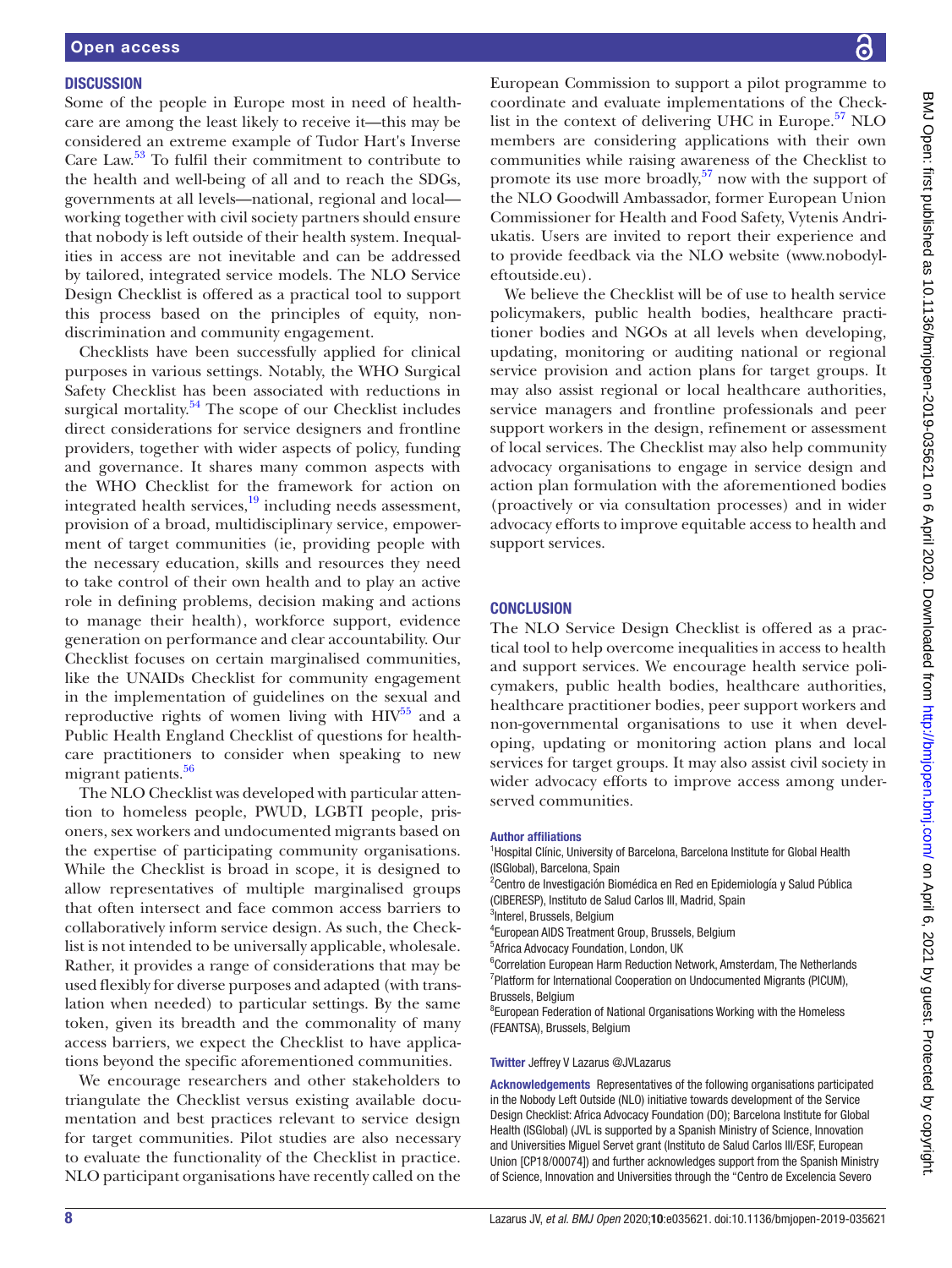Open access

Ochoa 2019-2023" Programme (CEX2018-000806-S) and from the Government of Catalonia through the CERCA Programme); Correlation European Harm Reduction Network (ES and Roberto Perez Gayo); European AIDS Treatment Group (MC and Ann-Isabelle Von Lingen); European Federation of National Organisations Working with the Homeless (FS); Fiona Godfrey (formerly European Association for the Study of the Liver, now independent public health consultant); Hepatitis C Trust (Rachel Halford); International Committee on the Rights of Sex Workers in Europe (Luca Stevenson); International Lesbian, Gay, Bisexual, Trans and Intersex Association Europe (Sophie Aujean and Katrin Hugendubel); Platform for International Cooperation on Undocumented Migrants (Alyna Smith).

Contributors All authors participated in the idea development, planning and creation of the NLO Service Design Checklist at NLO meetings and review cycles, including at the European Health Forum in Gastein. JVL and LB led the drafting of this paper. JVL and FS led a European Commission Thematic Network webinar to discuss the Checklist. All authors reviewed and contributed to each draft and approved the final draft.

Funding The NLO initiative is supported financially by MSD. JVL, MC, DO, ES, ACS, FS and the individuals listed under 'Acknowledgements' participated in the NLO initiative on a volunteer (ie, non-remunerated) basis.

Competing interests JVL reports research grants from AbbVie, Gilead and MSD, outside of the submitted work. LB is an employee of Interel (Brussels, Belgium), which received fees from MSD as part of the grant supporting the NLO initiative.

Patient consent for publication Not required.

Provenance and peer review Not commissioned; externally peer reviewed.

Open access This is an open access article distributed in accordance with the Creative Commons Attribution Non Commercial (CC BY-NC 4.0) license, which permits others to distribute, remix, adapt, build upon this work non-commercially, and license their derivative works on different terms, provided the original work is properly cited, appropriate credit is given, any changes made indicated, and the use is non-commercial. See: [http://creativecommons.org/licenses/by-nc/4.0/.](http://creativecommons.org/licenses/by-nc/4.0/)

#### ORCID iDs

Jeffrey V Lazarus<http://orcid.org/0000-0001-9618-2299> Lee Baker<http://orcid.org/0000-0001-5167-5305> Mario Cascio <http://orcid.org/0000-0001-6103-4130> Denis Onyango<http://orcid.org/0000-0002-5451-5419> Eberhard Schatz <http://orcid.org/0000-0003-1636-790X> Alyna C Smith <http://orcid.org/0000-0002-3396-715X> Freek Spinnewijn<http://orcid.org/0000-0002-2869-3385>

## **REFERENCES**

- <span id="page-8-0"></span>1 United Nations. Resolution adopted by the General Assembly on 12 December 2012: 67/81. Global health and foreign policy, 2013. Available: [https://www.un.org/en/ga/search/view\\_doc.asp?symbol=](https://www.un.org/en/ga/search/view_doc.asp?symbol=A/RES/67/81) [A/RES/67/81](https://www.un.org/en/ga/search/view_doc.asp?symbol=A/RES/67/81) [Accessed 11 Feb 2020].
- <span id="page-8-12"></span>2 World Health Organization. Universal health coverage (UHC) website. Available: [https://www.who.int/news-room/fact-sheets/detail/](https://www.who.int/news-room/fact-sheets/detail/universal-health-coverage-(uhc)) [universal-health-coverage-\(uhc\)](https://www.who.int/news-room/fact-sheets/detail/universal-health-coverage-(uhc)) [Accessed 11 Feb 2020].
- <span id="page-8-1"></span>3 Fazel S, Geddes JR, Kushel M. The health of homeless people in high-income countries: descriptive epidemiology, health consequences, and clinical and policy recommendations. *[Lancet](http://dx.doi.org/10.1016/S0140-6736(14)61132-6)* 2014;384:1529–40.
- 4 Fazel S, Baillargeon J. The health of prisoners. *[Lancet](http://dx.doi.org/10.1016/S0140-6736(10)61053-7)* 2011;377:956–65.
- <span id="page-8-16"></span>5 Aldridge RW, Story A, Hwang SW, *et al*. Morbidity and mortality in homeless individuals, prisoners, sex workers, and individuals with substance use disorders in high-income countries: a systematic review and meta-analysis. *[Lancet](http://dx.doi.org/10.1016/S0140-6736(17)31869-X)* 2018;391:241–50.
- <span id="page-8-2"></span>6 World Health Organization Regional Office for Europe. Report on the health of refugees and migrants in the WHO European region. No public health without refugee and migrant health, 2018. Available: [http://www.euro.who.int/\\_\\_data/assets/pdf\\_file/0004/392773/ermh](http://www.euro.who.int/__data/assets/pdf_file/0004/392773/ermh-eng.pdf)[eng.pdf](http://www.euro.who.int/__data/assets/pdf_file/0004/392773/ermh-eng.pdf) [Accessed 11 Feb 2020].
- <span id="page-8-19"></span>7 Abubakar I, Aldridge RW, Devakumar D, *et al*. The UCL-Lancet Commission on migration and health: the health of a world on the move. *[Lancet](http://dx.doi.org/10.1016/S0140-6736(18)32114-7)* 2018;392:2606–54.
- <span id="page-8-15"></span>8 Joint United Nations Programme on HIV/AIDS (UNAIDS). Health, rights and drugs. Harm reduction, decriminalization and zero discrimination for people who use drugs, 2019. Available: [https://](https://www.unaids.org/en/resources/documents/2019/JC2954_UNAIDS_drugs_report_2019) [www.unaids.org/en/resources/documents/2019/JC2954\\_UNAIDS\\_](https://www.unaids.org/en/resources/documents/2019/JC2954_UNAIDS_drugs_report_2019) [drugs\\_report\\_2019](https://www.unaids.org/en/resources/documents/2019/JC2954_UNAIDS_drugs_report_2019) [Accessed 11 Feb 2020].
- <span id="page-8-11"></span>9 World Health Organization, United Nations Population Fund, Joint United Nations Programme on HIV/AIDS, Global Network of Sex Work Projects, The World Bank. Implementing comprehensive HIV/ STI programmes with sex workers: practical approaches from collaborative interventions, 2013. Available: [https://apps.who.](https://apps.who.int/iris/bitstream/handle/10665/90000/9789241506182_eng.pdf?sequence=1) [int/iris/bitstream/handle/10665/90000/9789241506182\\_eng.pdf?](https://apps.who.int/iris/bitstream/handle/10665/90000/9789241506182_eng.pdf?sequence=1) [sequence=1](https://apps.who.int/iris/bitstream/handle/10665/90000/9789241506182_eng.pdf?sequence=1) [Accessed 11 Feb 2020].
- 10 Alencar Albuquerque G, de Lima Garcia C, da Silva Quirino G, *et al*. Access to health services by lesbian, gay, bisexual, and transgender persons: systematic literature review. *[BMC Int Health Hum Rights](http://dx.doi.org/10.1186/s12914-015-0072-9)* 2016;16:2.
- 11 Joint Action on HIV and Co-infection Prevention and Harm Reduction (HA-REACT). An assessment of barriers to access to HIV and HCV services for people who inject drugs in Europe, 2019. Available: [https://www.aidsactioneurope.org/en/publication/assessment](https://www.aidsactioneurope.org/en/publication/assessment-barriers-access-hiv-and-hcv-services-people-who-inject-drugs-europe)[barriers-access-hiv-and-hcv-services-people-who-inject-drugs](https://www.aidsactioneurope.org/en/publication/assessment-barriers-access-hiv-and-hcv-services-people-who-inject-drugs-europe)[europe](https://www.aidsactioneurope.org/en/publication/assessment-barriers-access-hiv-and-hcv-services-people-who-inject-drugs-europe) [Accessed 11 Feb 2020].
- <span id="page-8-3"></span>12 Luchenski S, Maguire N, Aldridge RW, *et al*. What works in inclusion health: overview of effective interventions for marginalised and excluded populations. *[Lancet](http://dx.doi.org/10.1016/S0140-6736(17)31959-1)* 2018;391:266–80.
- <span id="page-8-4"></span>13 Nobody Left Outside Thematic Network. Joint statement: improving healthcare access for marginalised people, 2019. Available: [https://](https://nobodyleftoutside.eu/wp-content/uploads/NLO_Joint_Statement_08_01_2020_V2.2crop.pdf) [nobodyleftoutside.eu/wp-content/uploads/NLO\\_Joint\\_Statement\\_](https://nobodyleftoutside.eu/wp-content/uploads/NLO_Joint_Statement_08_01_2020_V2.2crop.pdf) [08\\_01\\_2020\\_V2.2crop.pdf](https://nobodyleftoutside.eu/wp-content/uploads/NLO_Joint_Statement_08_01_2020_V2.2crop.pdf) [Accessed 10 Feb 2019].
- <span id="page-8-5"></span>14 Onyango D, Schatz E, Lazarus JV. Taking a 'people-centred' approach to improving access to health care for underserved communities in Europe. *Eurohealth* 2017;23:23–7.
- <span id="page-8-6"></span>15 Webinar presentation, 16 May. NLO service design checklist – first webinar of the thematic network led by Nobody Left Outside platform (NLO), 2019. Available: [https://ec.europa.eu/health/sites/health/files/](https://ec.europa.eu/health/sites/health/files/policies/videos/20190516_en.mp4) [policies/videos/20190516\\_en.mp4](https://ec.europa.eu/health/sites/health/files/policies/videos/20190516_en.mp4) [Accessed 11 Feb 2020].
- <span id="page-8-7"></span>16 Lazarus JV, Cascio M, Halford R, *et al*. Nobody Left Outside (NLO) checklist: improving access to healthcare for vulnerable and underserved groups. *[Int J Integr Care](http://dx.doi.org/10.5334/ijic.s3507)* 2019;19:507.
- <span id="page-8-8"></span>17 Schatz E. Nobody Left Outside: practical guidance and policy solutions to promote equity of access for vulnerable and underserved communities to integrated health and social services, including addiction care. Lisbon addictions 2019, 23–25 October, Lisbon. Eposter 1011. Available: [https://www.lisbonaddictions.eu/](https://www.lisbonaddictions.eu/lisbon-addictions-2019/presentations/nobody-left-outside-practical-guidance-and-policy-solutions-promote-equity-access) [lisbon-addictions-2019/presentations/nobody-left-outside-practical](https://www.lisbonaddictions.eu/lisbon-addictions-2019/presentations/nobody-left-outside-practical-guidance-and-policy-solutions-promote-equity-access)[guidance-and-policy-solutions-promote-equity-access](https://www.lisbonaddictions.eu/lisbon-addictions-2019/presentations/nobody-left-outside-practical-guidance-and-policy-solutions-promote-equity-access) [Accessed 11 Feb 2020].
- <span id="page-8-9"></span>18 World Health Organization. Everybody business: strengthening health systems to improve health outcomes: WHO's framework for action, 2007. Available: [https://www.who.int/healthsystems/strategy/](https://www.who.int/healthsystems/strategy/everybodys_business.pdf) [everybodys\\_business.pdf](https://www.who.int/healthsystems/strategy/everybodys_business.pdf) [Accessed 11 Feb 2020].
- <span id="page-8-10"></span>19 World Health Organization. Strengthening people-centred health systems in the WHO European region: framework for action on integrated health services delivery, 2016. Available: [http://www.euro.](http://www.euro.who.int/__data/assets/pdf_file/0004/315787/66wd15e_FFA_IHSD_160535.pdf?ua=1) who.int/ data/assets/pdf\_file/0004/315787/66wd15e\_FFA\_IHSD [160535.pdf?ua=1](http://www.euro.who.int/__data/assets/pdf_file/0004/315787/66wd15e_FFA_IHSD_160535.pdf?ua=1) [Accessed 11 Feb 2020].
- <span id="page-8-17"></span>20 World Health Organization. Consolidated guidelines on HIV prevention, diagnosis, treatment and care for key populations, 2016. Available: [https://apps.who.int/iris/bitstream/handle/10665/246200/](https://apps.who.int/iris/bitstream/handle/10665/246200/9789241511124-eng.pdf;jsessionid=01DC589F5EADDA2DD6E298ADC09B4301?sequence=1) [9789241511124-eng.pdf;jsessionid=01DC589F5EADDA2DD6E2](https://apps.who.int/iris/bitstream/handle/10665/246200/9789241511124-eng.pdf;jsessionid=01DC589F5EADDA2DD6E298ADC09B4301?sequence=1) [98ADC09B4301?sequence=1](https://apps.who.int/iris/bitstream/handle/10665/246200/9789241511124-eng.pdf;jsessionid=01DC589F5EADDA2DD6E298ADC09B4301?sequence=1) [Accessed 11 Feb 2020].
- 21 World Health Organization Regional Office for Europe. Strategy and action plan for refugee and migrant health in the WHO European region, 2016. Available: [http://www.euro.who.int/\\_\\_data/assets/](http://www.euro.who.int/__data/assets/pdf_file/0004/314725/66wd08e_MigrantHealthStrategyActionPlan_160424.pdf) pdf\_file/0004/314725/66wd08e\_MigrantHealthStrategyActionPlan [160424.pdf](http://www.euro.who.int/__data/assets/pdf_file/0004/314725/66wd08e_MigrantHealthStrategyActionPlan_160424.pdf) [Accessed 11 Feb 2020].
- <span id="page-8-14"></span>22 World Health Organization Regional Office for Europe. Action plan for the health sector response to viral hepatitis in the WHO European region, 2017. Available: [http://www.euro.who.int/\\_\\_data/assets/pdf\\_](http://www.euro.who.int/__data/assets/pdf_file/0008/357236/Hepatitis-9789289052870-eng.pdf) [file/0008/357236/Hepatitis-9789289052870-eng.pdf](http://www.euro.who.int/__data/assets/pdf_file/0008/357236/Hepatitis-9789289052870-eng.pdf) [Accessed 11 Feb 2020].
- <span id="page-8-18"></span>23 World Health Organization Regional Office for Europe. Action plan for the health sector response to HIV in the WHO European region, 2017. Available: http://www.euro.who.int/ data/assets/pdf\_file/ [0007/357478/HIV-action-plan-en.pdf?ua=1](http://www.euro.who.int/__data/assets/pdf_file/0007/357478/HIV-action-plan-en.pdf?ua=1) [Accessed 11 Feb 2020].
- 24 Day E, Hellard M, Treloar C, *et al*. Hepatitis C elimination among people who inject drugs: challenges and recommendations for action within a health systems framework. *[Liver Int](http://dx.doi.org/10.1111/liv.13949)* 2019;39:20–30.
- <span id="page-8-13"></span>25 Organisation for Economic Co-operation and Development (OECD). The next generation of health reforms: ministerial statement, 2017. Available: [http://www.oecd.org/health/ministerial/ministerial](http://www.oecd.org/health/ministerial/ministerial-statement-2017.pdf)[statement-2017.pdf](http://www.oecd.org/health/ministerial/ministerial-statement-2017.pdf) [Accessed 11 Feb 2020].
- 26 United Nations Office on Drugs and Crime, International Network of People Who Use Drugs, Joint United Nations Programme on HIV/ AIDS, United Nations Development Programme, United Nations Population Fund, World Health Organization, United States Agency